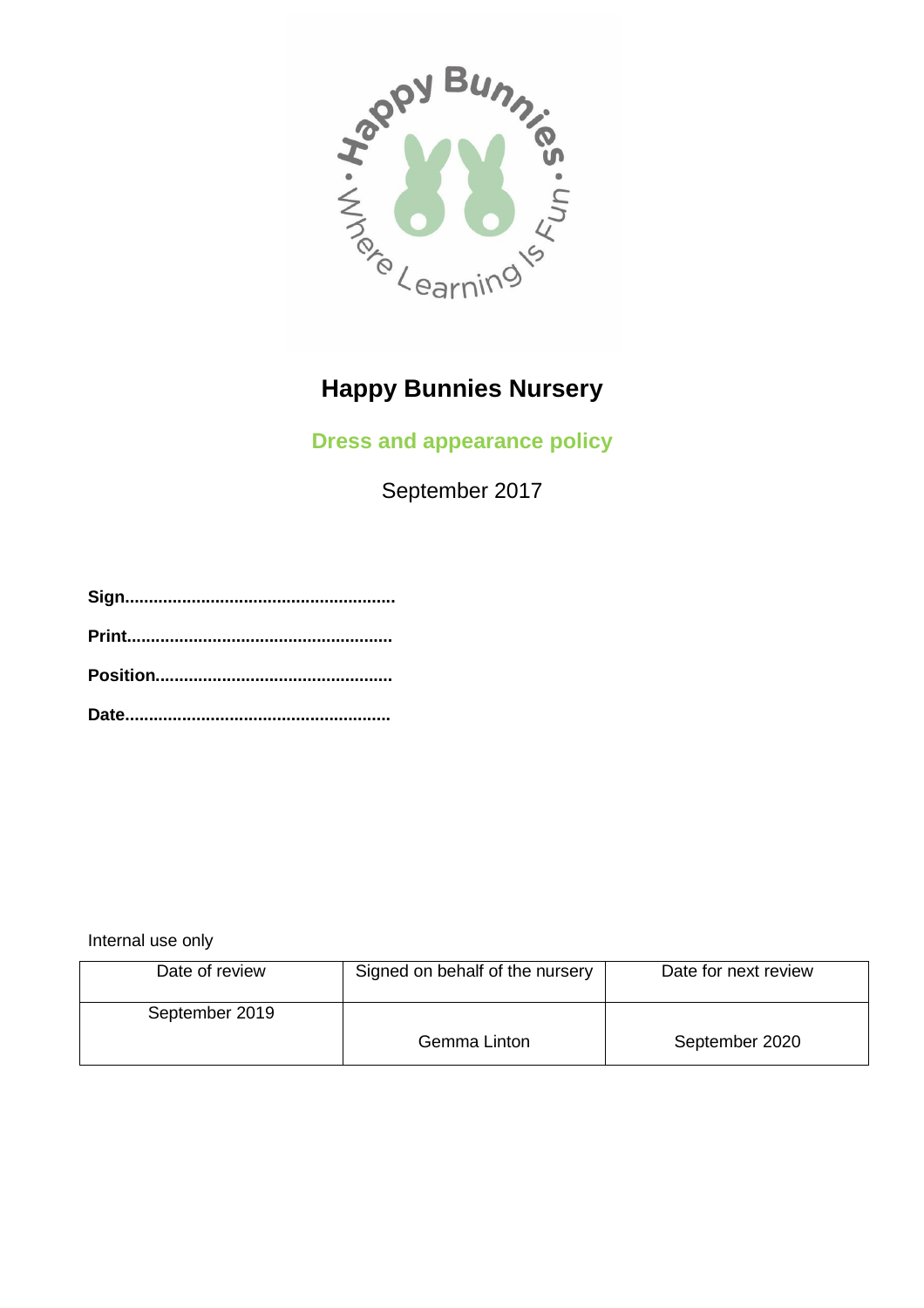### **Dress and appearance policy**

#### **Extract from; 'Guidance for safe working practice for the protection of children and staff in education setting 2009'**

'A person's dress and appearance are matters of personal choice and self-expression. However staff should consider the manner of dress and appearance appropriate to their professional role which may be different to that adopted in their personal life. Staff should ensure they are dressed:

- Decently
- Safely
- Appropriately

for tasks, they undertake. Those who dress or appear in a manner which could be considered as inappropriate could render themselves vulnerable to criticism or allegation.

This means adults should wear clothing which:

- Promotes a positive and professional image
- Is appropriate to their role
- Is not likely to be viewed is offensive, revealing, or sexually provocative
- Does not distract, cause embarrassment or give rise to misunderstanding
- Is absent of any political or otherwise contentious slogans
- Is not considered to be discriminatory

The nature of the settings population, the wide age range of children and the complexity of the tasks to be completed with safety and dignity, dictate to some degree the minimum standard requirements that are expected.

Therefore it is expected that everyone will respect a 'professional dress code for all' that respects the very special ethos of Happy Bunnies.

To support this ethos a staff uniform has also been provided for classroom based staff to support the safeguarding agenda.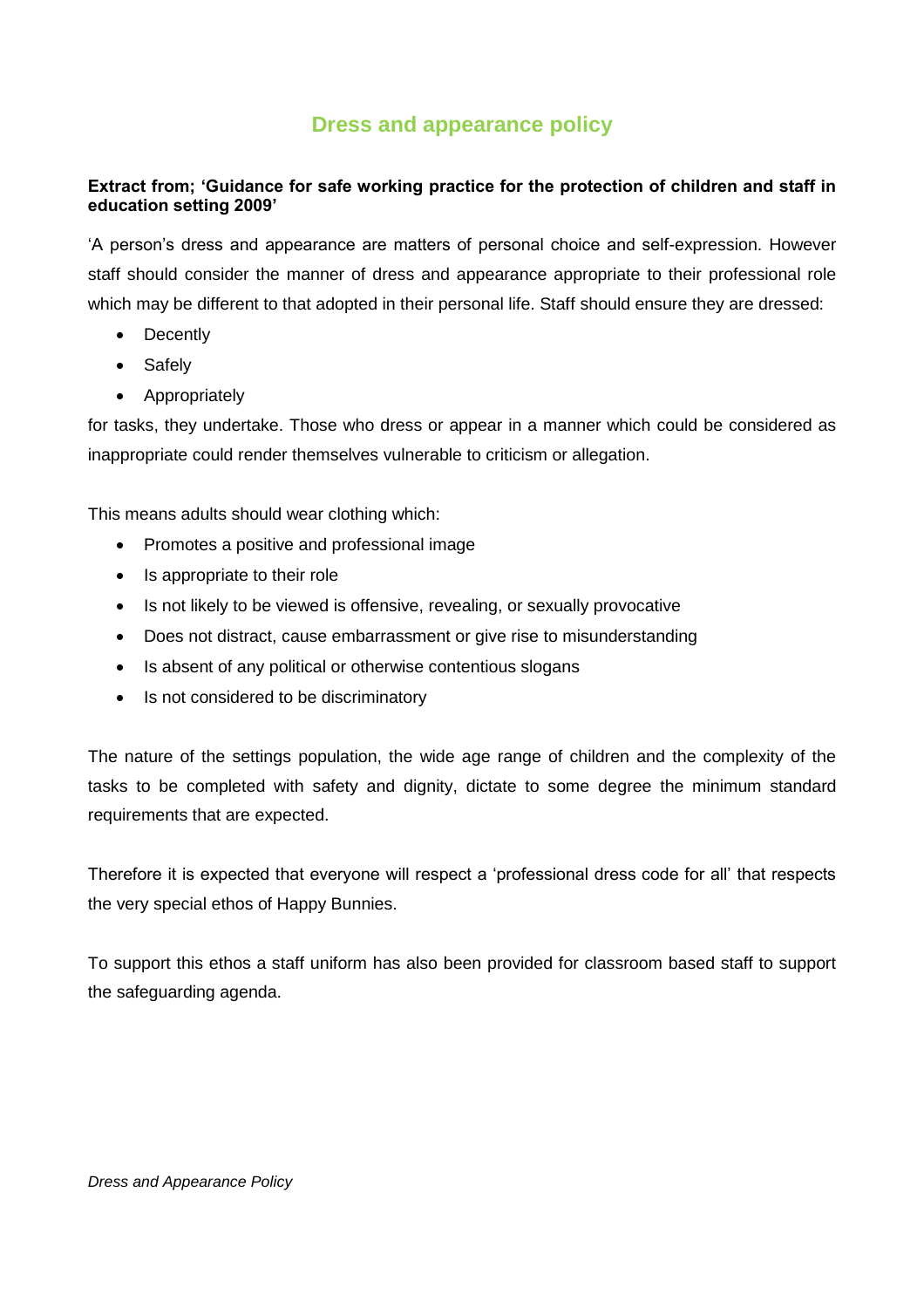#### **Guidelines for classroom based staff**

When making decisions about what to wear please follow the guidance below:

- 1. **Jewellery-** Stud earrings, rings and watch, are all permitted however ensuring that they are discreet. Facial/tongue piercings and visible body piercings are only allowed if they are a stud (the management have the right to ask a member off staff to remove a piercing if they deem it unsuitable or inappropriate) Bracelets/bangles and rings that have large set stones or mountings should not be worn or should be removed during the working day for health and safety reasons.
- 2. **Footwear-** Shoes should be flat, have a good tread or sufficient grip, and are securely held on at the front and back.
- 3. **Hair-** Hair should always be tied back where possible and headscarves should be secured at all times; there should be no flowing material.
- 4. **Nails/false nails-** Natural nails should be kept at a manageable length which should not compromise your ability to carry out your duties. No false nails, or polish are to be worn
- 5. **Tattoos-** If they are on show they must not cause offence and where they are likely to be subject to misinterpretation they must be concealed.
- 6. **Trousers/shorts-** Uniform is provided and is expected to be worn when working on site.
- 7. **Tops/jackets-** Uniform is provided and is expected to be worn when working on site.

Dignity and modesty can be compromised by wearing revealing items of clothing so these are never suitable in a nursery environment .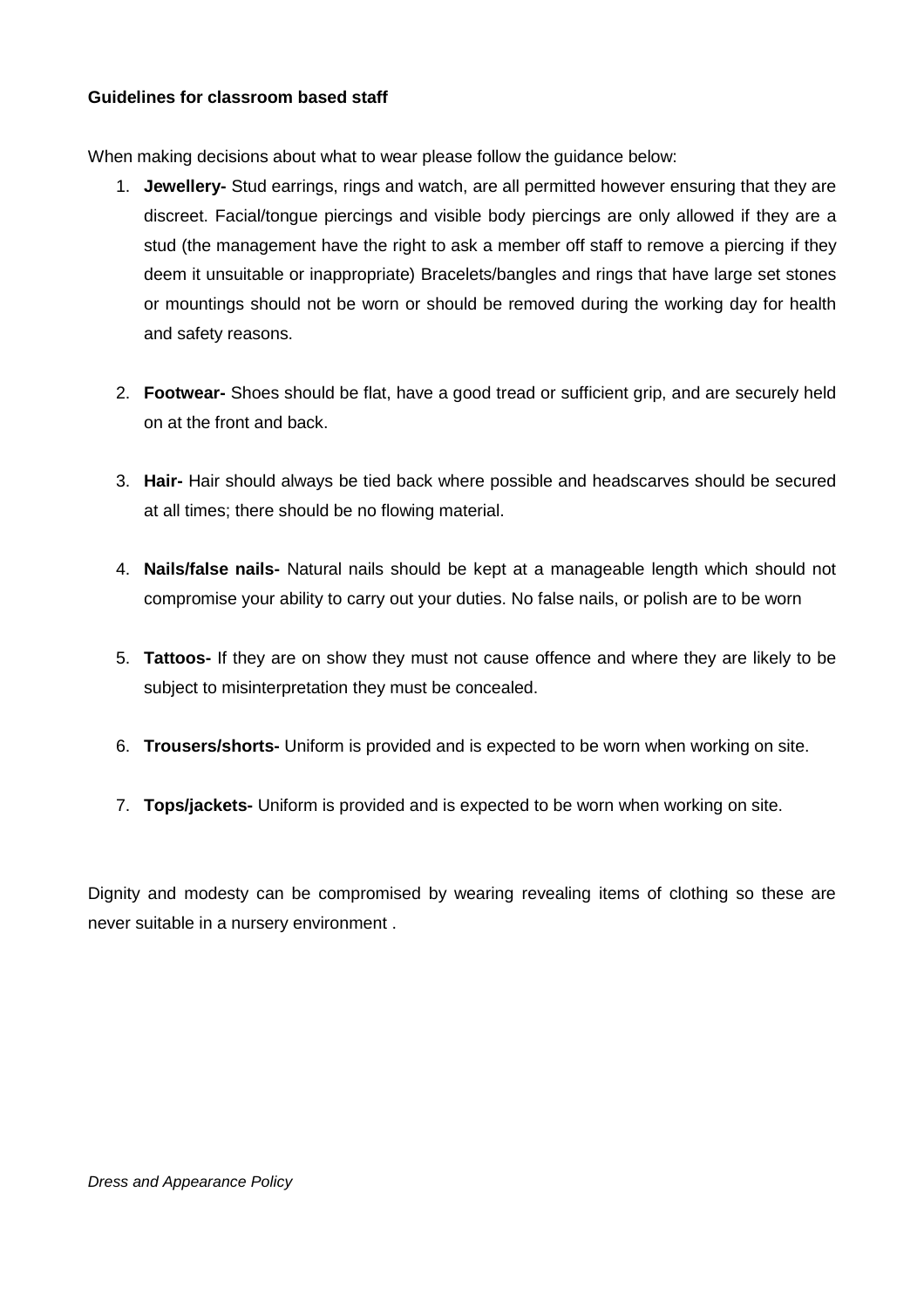#### **Guidelines for Management**

To promote and maintain the professional image of Happy Bunnies, Management and office staff are expected to wear appropriate professional office dress at all times or Nursery Uniform where necessary.

- 1. **Jewellery- Jewellery-** Stud earrings, rings and watch, are all permitted however ensuring that they are discreet. Facial/tongue piercings and visible body piercings are only allowed if they are a stud.
- 2. **Tattoos-** If they are on show they must not cause offence and where they are likely to be subject to misinterpretation they must be concealed.
- 3. **Nails/false nails-** These should be kept at a manageable length which should not compromise your ability to carry out your duties.
- 4. **Footwear-** Shoes should be smart, have sufficient grip, and securely held on at back and front.
- 5. **Trousers/skirts-** This should be smart and professional. Uniform should be worn where required
- 1. **Tops-** These should be smart and straps should be substantial, protect dignity and modesty. Uniform should be worn where required

#### **Religious considerations**

When considering a request from a member of staff to wear a veil, the health and safety of both pupils and staff is paramount. It is expected within the nursery that everyone's face must be identifiable for health, safety and security grounds.

*Dress and Appearance Policy*